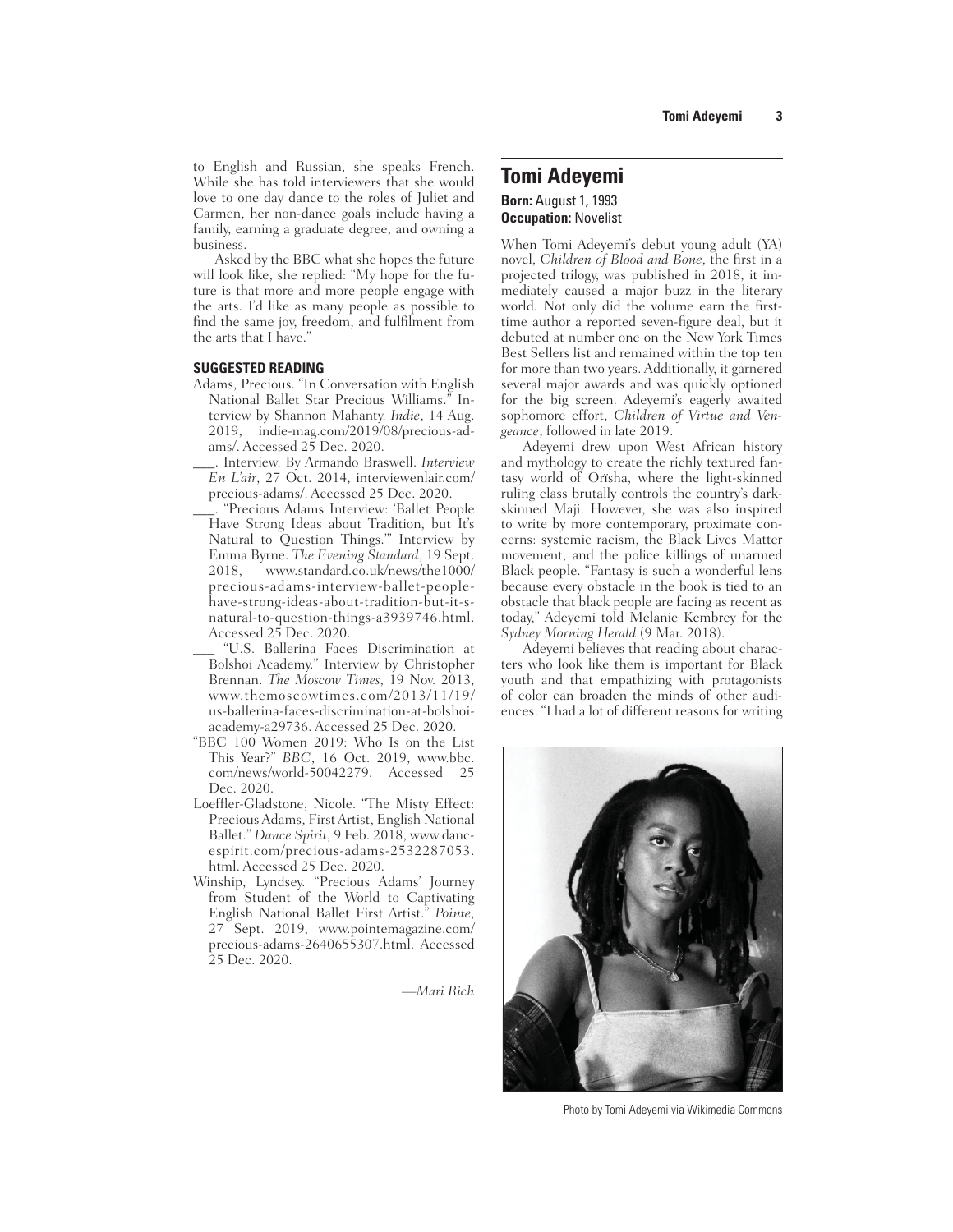### **74 Garrett Bradley**

Everything changed, however, when she became acquainted with filmmaker Billy Woodberry. Best known for his feature film *Bless Their Little Hearts* (1983), Woodberry had been part of a movement of Black Americans working in film in the 1970s and 1980s known as the LA Rebellion. Woodberry had Bradley screen some of the LA Rebellion films with him, and she quickly found herself feeling inspired. Unlike mainstream cinema, filmmakers from this movement used experimental narratives, often focused on stories about working-class Black American families, and typically cast nonprofessional actors. Bradley, who already had an unconventional filmmaking style, recognized her own artistic inclinations in their work.

While attending UCLA and creating a number of short films, Bradley began spending her summers in New Orleans. In 2010, an article titled "What Is It about 20-Somethings?" was published in the *New York Times Magazine* that criticized her generation for not reaching traditional adult milestones quickly enough. The article angered Bradley, who felt it focused too much on privileged young people and ignored the fact that there was a spectrum of experiences among millennials. During the thirty-seven-hour bus rides between New York City and New Orleans, she had begun interviewing other people in their twenties about their lives, aspirations, and challenges, and the article's subject made her want to turn the conversations into a featurelength film for her thesis; however, UCLA was not willing to support it, so she moved to New Orleans in 2010 to make it herself. The city would become her home base and muse for the next decade.

In an interview with Mekado Murphy for the *New York Times* (17 Apr. 2014), Bradley explained why she was drawn to New Orleans, stating, "My father's black, my mom is white. I've been torn between two very separate cultures my whole life. . . . There's a visceral feeling where I feel like I'm in the beginning of my history down there, and there's a lot of material to work with."

#### **EARLY CAREER**

In addition to receiving her MFA from UCLA in 2012, Bradley eventually began production on *Below Dreams*, a scripted feature film that was inspired by the bus conversations she had had over the previous years. To find her actors, she posted an advertisement on Craigslist looking for people who were similar to the film's characters. She ultimately cast a single mother named Leann, an unemployed man who had been convicted of a felony and is trying to secure work named Jamaine, and a recent arrival to New Orleans named Elliott.

Bradley worked with the actors over six months, rehearsing and fine-tuning the script

so that it better reflected their personal experiences and language. In an interview with Scott Macaulay for *Filmmaker* magazine (22 Apr. 2014), she commented on why the process was so successful: "I think parts of myself are certainly revealed in the film—as a black person, as a woman, as a transplant . . . these are all aspects of my experience which are present in the narrative but maybe more importantly these things are what helped me connect and communicate effectively with Leann (a single mother), Jamaine (a black male trying to get a job in New Orleans), and Elliott (a NYC tourist)."

Bradley shot the film over sixteen days on a small budget. In many ways, *Below Dreams* reflected the LA Rebellion films she had watched with Woodberry in that it has nonprofessional actors, an experimental narrative, and a vérité aesthetic. The film, which was accepted into and premiered at the Tribeca Film Festival in 2014, received mostly positive reviews from critics.

#### **EXAMINING MASS INCARCERATION**

For years, Bradley's work explored a broad range of themes and subject matters but focused primarily on the Black American experience. In the second half of the 2010s, following her direction of the 2015 film *Cover Me*, which premiered at the International Film Festival Rotterdam, she turned her attention to the issue of mass incarceration in America. Her foray into this specific subject matter was not planned, as she had at first set out to make a short film about loneliness focusing on her friend Aloné Watts, whose boyfriend, Desmond, was imprisoned for nonviolent crimes. As Bradley began shooting, however, a narrative began to form around Watts's decision regarding whether to accept Desmond's marriage proposal despite her not knowing when he would be released. In a 2017 op-ed for the *New York Times*, which had supported the project, Bradley wrote that Watts's heartbreaking experience reflected a reality that had been started before the Civil War, when African American families were torn apart through slavery. She stated, "I hope this film can propose a way of thinking about marriage as a symbol, one with the power to contradict our legacy of historical exclusion. Marriage as a right, not a privilege." The resulting short documentary film, *Alone* (2017), won the Short Film Jury Award in nonfiction at the 2017 Sundance Film Festival.

Meanwhile, in 2017 Bradley had also begun teaching production management and documentary filmmaking at Loyola University in New Orleans. Two years later, another documentary short, *America*, this time revolving around and reimagining Black American history, was screened at the Sundance Film Festival before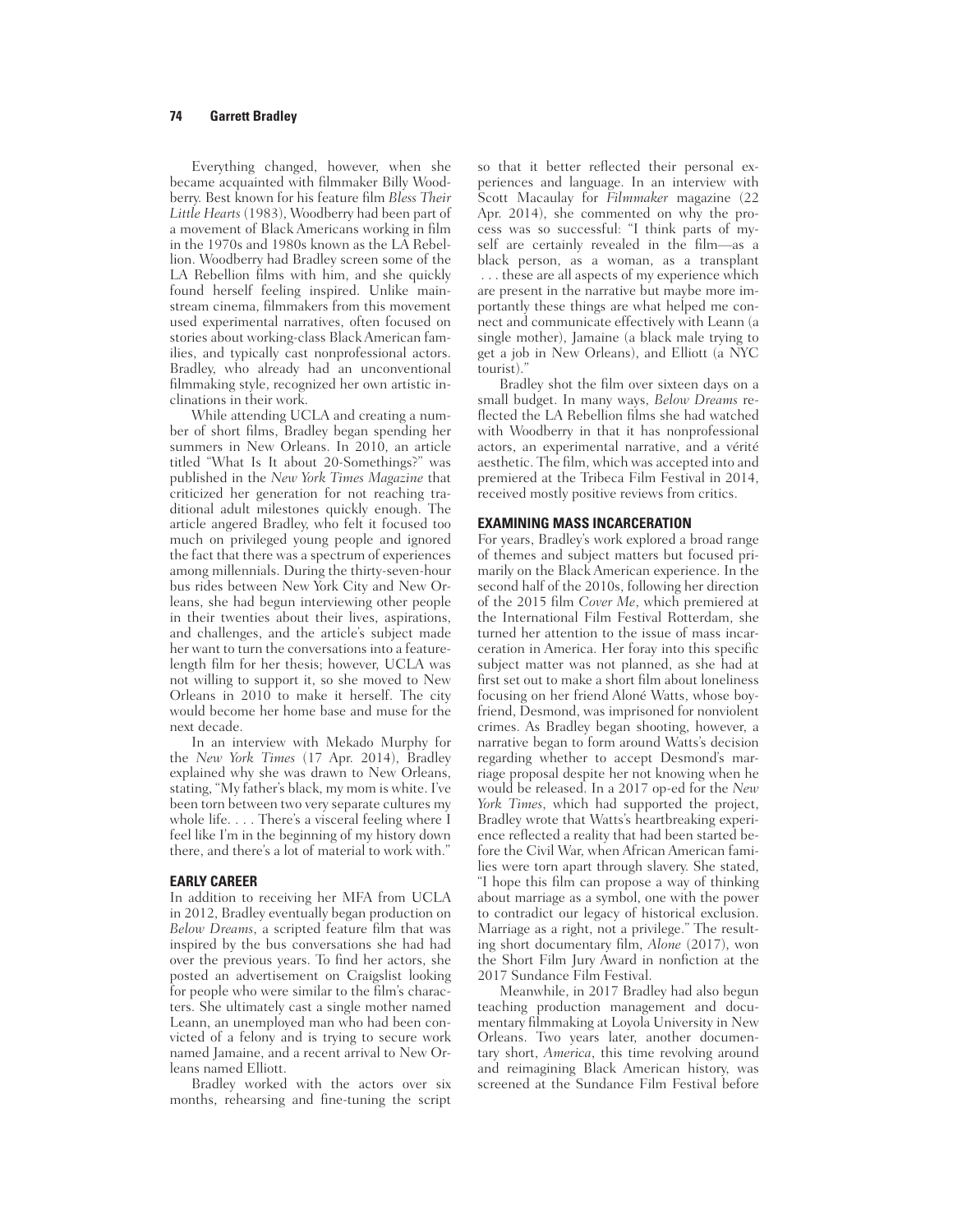number six on the Regional Mexican Albums chart. In addition to the lead singles, hit tracks included "¿Por que no te enamoras? (Why Don't You Fall in Love)" and "Bonita (Pretty)." *Hecho a mano* earned Favela two Latin Grammy nominations, for best norteño album and best new artist. It was also nominated for a Grammy Award for best regional Mexican album. Though he did not ultimately win in any of those categories, the nominations bolstered Favela's confidence as a solo artist. "This album is me. It represents who I am," he told Griselda Flores for *Billboard* (7 Dec. 2016). "A lot of people tried telling me what songs I should add or not add but at the end of the day, it's my album. There's no right 'formula' to make a good album."

#### *CAMINANDO (WALKING)*

After *Hecho a mano*, Favela toured in support of the album, further building his profile as a performer, and continued writing material for other artists. His follow-up album, *Caminando* (Walking), finally came in 2019. Building on his previous success, it debuted at number one on the Billboard Regional Mexican Albums chart. Once again, he wrote all the songs and handled production duties as well, helping his personal approach to music come through. This was also reflected in the album's title, as he explained in a press release quoted by *Magazine PR* (11 June 2019) and translated by Google: "I'm walking towards what I have always wanted to be since I was a child. I'm walking towards music, towards being an artist, being on stage and sharing what I feel with my audience."

*Caminando* includes several tracks that became hits. "La magia de tus ojos" (The Magic of Your Eyes), is a romantic ballad about a man who falls in love with a woman when he looks into her eyes. (Favela later recorded a pop version of the song as a duet with Colombian artist Greeicy in 2020.) The album also features "Pienso en ti" (I Think of You) a duet with Chicana pop star Becky G, and "Me hubieras dicho (You Should Have Told Me)," a top ten hit on the Billboard Latin charts. Two songs on the album the sweeping "Dije (Said)," and "Tu aroma (Your Scent)"—feature the famed folk ensemble Mariachi Vargas De Tecalitlán. Like its predecessor, *Caminando* was nominated for a Grammy Award for best regional Mexican album.

Also in 2019, Favela was included on the Forbes 30 Under 30 list of influential young people, in the music category. That same year he served as a judge on the Univision reality competition show *Reina de la canción* (*Song Queen*)*.* He also toured steadily, though he noted that he tried to return to his family ranch regularly. "The longest I've been away is a month," he told Guerra. "Sometimes it's 10, 15 days and that works.

That way it doesn't hurt as much. A month and I miss lots of things."

#### *LLEGANDO AL RANCHO (ARRIVING AT THE RANCH)*

The family ranch would play prominently into Favela's next project, as he soon began work on an album called *Llegando al rancho* (*Arriving at the Ranch*). He recorded at a studio he built right on his family's property, in part to retain the sense of authenticity he had become known for. "I know there are a lot of clichés if you're from the ranch," he told Guerra. "I didn't want my record to sound like I did it on purpose, that I made an album called 'Llegando al Rancho' just to say I'm from a ranch." The record was originally slated for release in 2020 but was delayed by the global coronavirus (COVID-19) pandemic.

While his own album was pushed back, Favela's compositions continued to be recorded and released by other artists through 2020. Notable tracks he penned that appeared that year included "¿Quién pierde más? (Who Loses the Most?)" by Banda MS and "¿A qué sabe el olvido? (What Does Oblivion Taste Like?" by Alejandro Fernández. Some singles from *Llegando al rancho* also were released in the summer of 2020, including "Te dije (I Told You)" and "Ya no quiero andar contigo (I Don't Want to Hang Out with You Anymore)." In January 2021, Favela released a nostalgic mariachi song called "El alumno" (The Student) with the Colombian singer Jessi Uribe. Another single, "Alguien especial (Someone Special)," was released in March 2021. Favela expressed gratitude to fans who tuned in and offered support despite the challenging pandemic. As he told Guerra, "In the midst of all this, that someone still listens and gives it a like on social media is a blessing. It's a clear sign that our work is not finished, that we should continue doing things, that despite so many things that can occupy people's minds, they've allocated a bit of space for us to keep putting out music."

#### **PERSONAL LIFE**

Favela often talked about his close connection to his family and especially their way of life on a rural ranch. "I'm a ranch person 100 percent! I love riding horses," he told LaRoiz. He also enjoys riding motorcycles and reading.

### **SUGGESTED READING**

- "El Nuevo Álbum de Joss Favela 'Caminando' Debuta #1 en Billboard." *Magazine PR*, 11 June 2019, magazine-pr.com/el-nuevo-albumde-joss-favela-caminando-debuta-1-en-billboard/. Accessed 10 Mar. 2021.
- Favela, Joss. "Joss Favela Opens Up about the Reason He Wrote 'Me Hubieras Dicho.'" Interview by LaRoiz. *PulsoPop*, 9 Apr. 2018,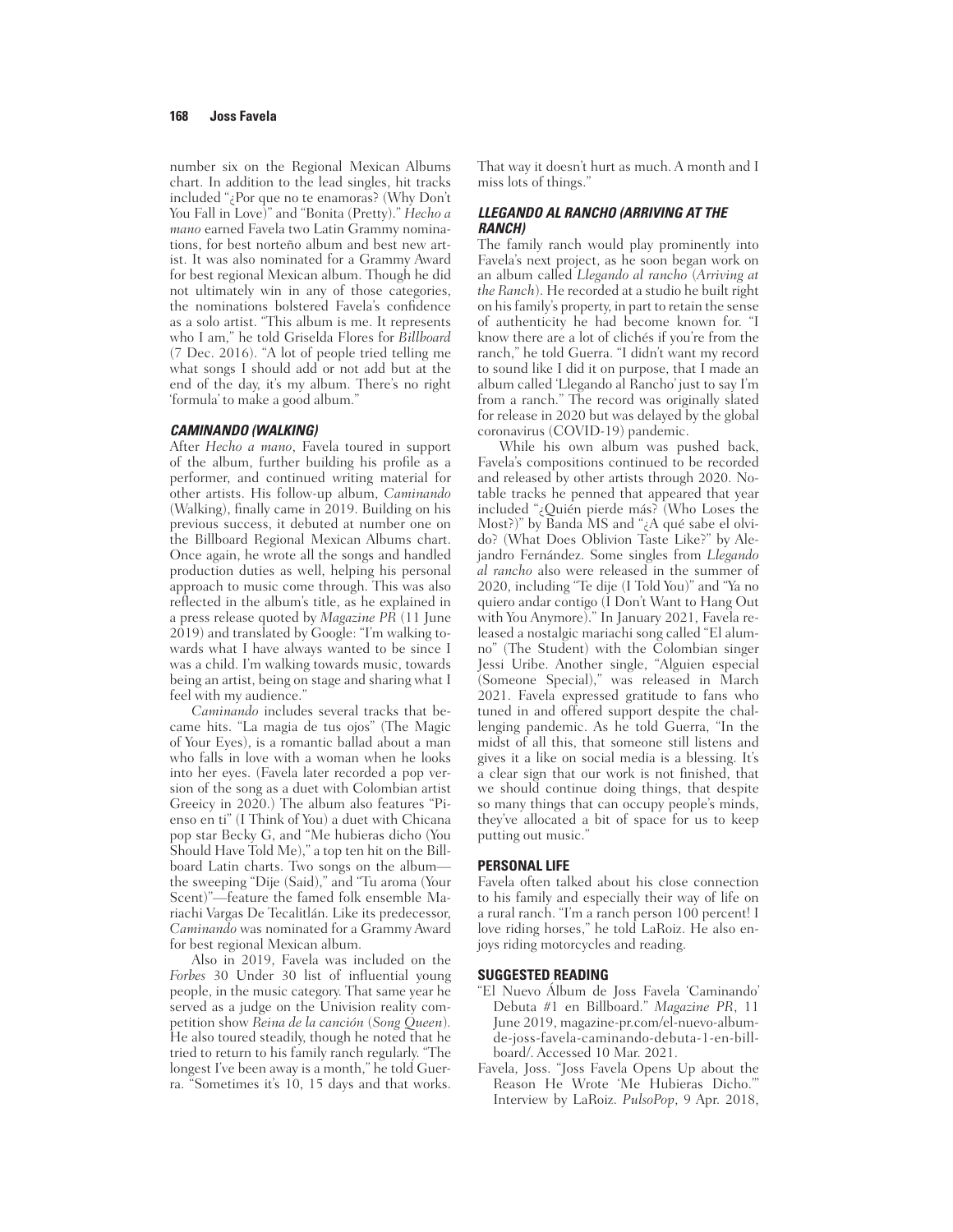### **LANDING A ROLE IN HARRY POTTER**

When Lewis saw a notice for a local open audition for the cast of the first Harry Potter film, he jumped at the chance, hoping to be involved in any way. His experience auditioning for television roles had taught him to wait typically a few days before hearing back from the casting team, and he had been one of several people to line up there and around the United Kingdom and wait for hours for a short reading in front of the camera. So, when the unexpected call came two months later asking him to audition in London for the part of Neville Longbottom, he was beyond thrilled. "It was exciting stuff!" he told *Victoria Quarter*, before continuing, "I knew all about Neville, as I'd read the books. So I went for the audition, and I got the part."

When *Harry Potter and the Sorcerer's Stone*, directed by Chris Columbus, premiered in 2001, twelve-year-old Lewis was seen as Neville, a shy, fearful, and often awkward wizard whose nature greatly contrasts that of the titular character (played by Daniel Radcliffe). Nonetheless, his kind-heartedness earns him a spot among Harry's closest allies as they embark on their first year at Hogwarts School of Witchcraft and Wizardry.

This first film started a global phenomenon, as it gave millions of readers of all ages a visualization of the fantastical stories that had long lived only in their imaginations. Soon, the actor was called to reprise his role as Neville in the next two installments, *Harry Potter and the Chamber of Secrets* and *Harry Potter and the Prisoner of Azkaban*, which hit theaters in 2002 and 2004, respectively.

#### **GROWING UP WITH NEVILLE**

When not on set filming, Lewis was a student at St. Mary's, a Catholic school in Menston. There, the actor says, he exhibited some of the personality traits of his famous Harry Potter character. "I wasn't bullied or anything at school, but I was quite shy and didn't speak up too much in class," he told Ryan Love for *Digital Spy* (28 June 2011). Nevertheless, as his character grew up in the films, Lewis did so, too, albeit in the public eye. As he explained to Love, "I grew with my role in the film—doing press, interacting with adults on a daily basis, and then I started to just grow in myself. I'm not at the frontline of any wars but I've definitely grown up with Neville and become a lot more confident in myself."

The actor next appeared in the fourth installment of the series, *Harry Potter and the Goblet of Fire*, which debuted in theaters worldwide in 2005. At the same time, a persistent fear that his character was going to be recast still entered his thoughts; at sixteen, the actor had grown even taller and slimmer—traits drastically opposed to his character's description in the books. Luckily,

a bodysuit-like undergarment had continued to come to his aid to thicken his appearance, and he was equipped with false teeth, allowing him to remain truthful to the Neville that Rowling had envisioned while penning the tale. When the fifth installment, *Harry Potter and the Order of the Phoenix*, premiered in 2007 to continued commercial and critical success, Lewis was, once more, part of it all.

After returning for the sixth entry of the film series, *Harry Potter and the Half-Blood Prince*  (2009), Lewis made a brief appearance in the first part of the seventh film, *Harry Potter and the Deathly Hallows: Part 1* (2010). However, it was not until the final installment, *Harry Potter and the Deathly Hallows: Part 2* (2011), that his character took on a more prominent role, highlighting his growth throughout the story as he became a key component in the demise of Lord Voldemort, a dark force who had been terrorizing the magic world for decades. With the conclusion of the beloved fantasy film franchise that had dominated the global box office over its ten-year lifespan, Lewis was among the few cast members to have appeared in all eight films. "The character of Neville, I owe so much to," the actor told Love. "I couldn't have thought of a better character to play. I got to do so much. I'm happy with the story arc and the way it finished."

#### **DELVING INTO THEATER**

By 2011 Lewis was already well acquainted with the TV and film industries. Thinking that theater could expand his acting repertoire, he joined the cast of a production of Agatha Christie's 1958 play *Verdict*, portraying a youth named Lester Cole. As he embarked on a national tour—with his onstage debut at Windsor's Theatre Royal it took him some time to get used to the theater atmosphere, as it differed greatly from his previous work. "You really need to project the voice all the time, and I just didn't enjoy it initially, he told *Victoria Quarter*. "Then the theatre company helped me and I eventually 'got it.' I realize now why so many film actors want to go back to theatre and I'm so glad I did it."

In addition to appearing on the small screen once more, this time in the first season of BBC One's *The Syndicate* (also written by Mellor), in 2012, Lewis was awarded an honorary master's degree during the graduation ceremony at Leeds Metropolitan University. That same year, the actor continued his quest to exercise his theatrical abilities, appearing as Mick in an acclaimed production of *Our Boys*, written by Jonathan Lewis, and making his London West End debut at the Duchess Theatre.

#### **PLAYING LEADS**

After Lewis made his passage through theater, he largely went back to television. He guest-starred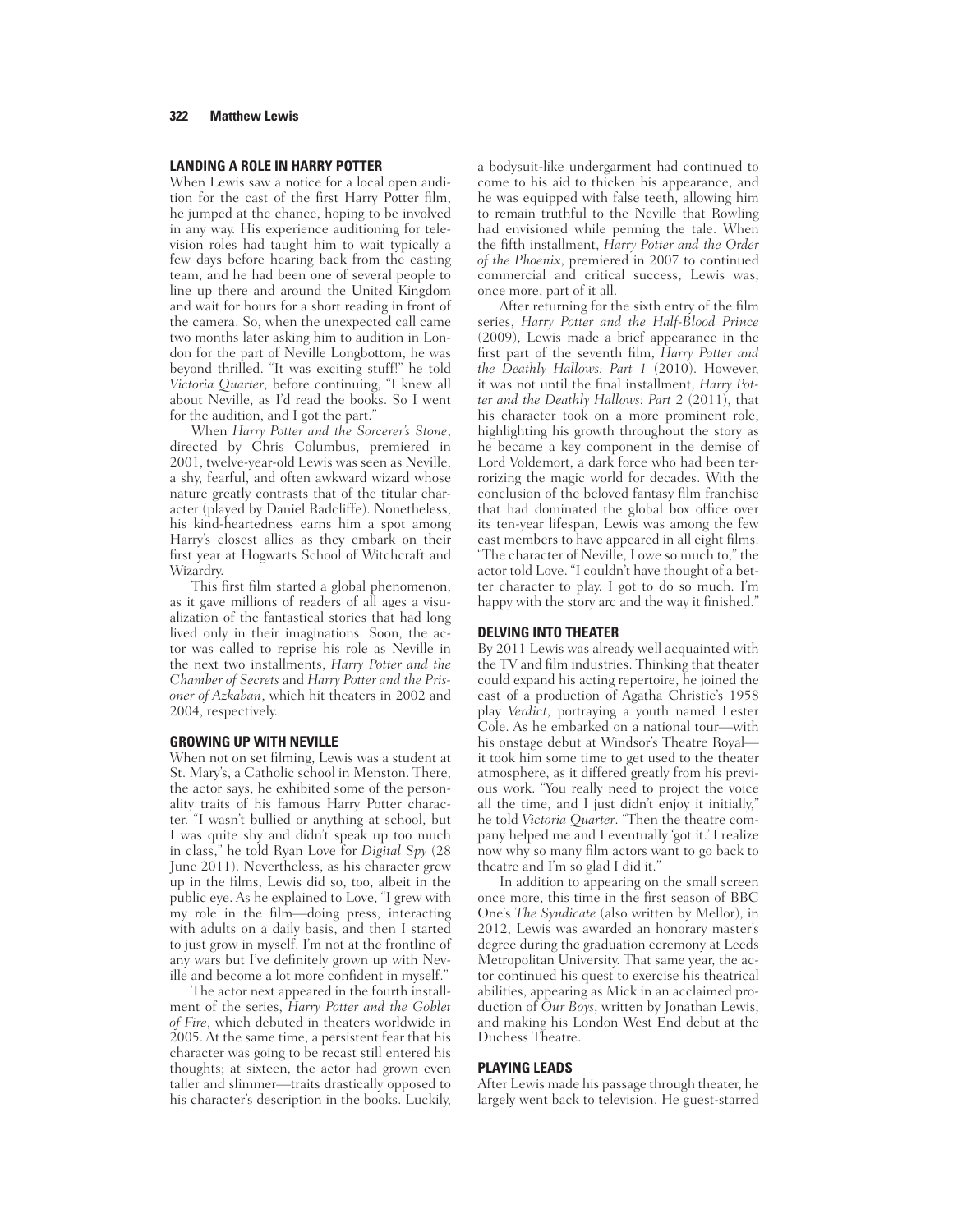sworn in on January 12, 2009, as the fifty-fifth governor of Missouri.

Nixon's achievements as governor include investments in education, job creation, and the passage of the Missouri Manufacturing Jobs Act, which gave auto manufacturers incentives to stay in the state. He also showed leadership in his handling of natural disasters, such as a catastrophic tornado that struck the city of Joplin on May 22, 2011.

On November 6, 2012, Nixon was reelected to a second term, defeating Republican challenger Dave Spence with 54.7 percent of the vote.

### **IMPACT**

Having gained recognition as a politician who united people and breached partisan divides, Nixon stated that if Hillary Clinton did not run for president in 2016, he might consider doing so. However, his chances of positioning himself as a candidate for the Democratic nomination for the presidential election were shot down in 2014 following his handling of the violent protests that followed a police shooting of Michael Brown, an unarmed African American teenager, in Ferguson, Missouri, in August 2014. Many people were critical of Nixon's lack of decisiveness during the crisis and felt he had demonstrated a lack of leadership needed for higher office. In 2017, Nixon joined Dowd Bennett law firm of St. Louis, where he is presently involved in the training of junior litigators and chiefly engages in pro bono work.

#### **PERSONAL LIFE**

Jay Nixon and his wife, Georganne Wheeler Nixon, have two adult sons, Jeremiah and Willson.

#### **SUGGESTED READING**

- "About the Governor." Office of Missouri Governor Jay Nixon. Office of Missouri Governor, n.d. 4 Nov. 2015, wayback.archive-it. org/8248/20170106000457/https://www.governor.mo.gov/. Accessed 20 Aug. 2021.
- Glueck, Katie. "Jay Nixon Won't Rule Out 2016 Run." *Politico*, 21 Feb. 2014, www.politico. com/story/2014/02/jay-nixon-2016-103780. Accessed 20 Aug. 2021.
- Lieb, David A. "Mo. Gov. Candidate Stresses Political Background." *USA Today*, 23 Sept. 2008.
- \_\_\_. "UPDATE: Nixon Sworn In, Calls for Cooperation in Inaugural Speech." *Missourian*, 14 Jan. 2013, www.columbiamissourian.com/ news/state\_news/update-nixon-sworn-incalls-for-cooperation-in-inaugural-speech/ article\_0b27584d-0eed-5512-b10c-4a4526acc813.html. Accessed 20 Aug. 2021.
- Smith, Mitch. "Missouri Governor Jay Nixon's Legacy Firmly Linked to Ferguson." *The New*

*York Times*, 23 Sept. 2015, www.nytimes. com/2015/09/24/us/missouri-governor-jaynixons-legacy-firmly-linked-to-ferguson.html.

Yokley, Eli. "Why Jay Nixon Missed His Moment." *Politico*, 21 Aug. 2014, www.politico. com/magazine/story/2014/08/why-jay-nixonmissed-his-moment-110248/. Accessed 20 Aug. 2021.

*—Barb Lightner*

## **George Noory Born:** June 4, 1950 **Occupation:** Radio broadcaster

In 2003, George Noory began hosting the national radio show *Coast to Coast AM*, which is syndicated on more than 640 stations across the United States and heard by some three million listeners each week. The show, which airs from 1 a.m. to 5 a.m. Eastern time, is consistently the highest rated in that time slot and draws a passionate audience of insomniacs, shift workers, and others who stay awake simply to listen to Noory's calm voice and open-minded take on topics like alien abduction, September 11 conspiracy theories, and telepathy.

The show, Timothy Lavin wrote for the *Atlantic* (Jan./Feb. 2010), "is more than a curiosity: it has propelled overnight radio from commercial obscurity into radiant profitability, and has helped set a tone that, both thematically and rhetorically, now pervades American media. In the process, it has become perhaps the most complete chronicle of our strange national anxieties ever agglomerated." While *Coast to Coast AM* often comes under fire from those who feel it promotes pseudoscience and a skewed view of the world, Noory defends himself and his listeners. "We're a seeker of answers to mysteries on this planet and the universe," he asserted to David Ferrell for the *Los Angeles Times* (21 Feb. 2010). "We may not find the answers. We may not find Bigfoot. We may not find a chupacabra. We may not find out who was responsible for killing JFK, but we're going to keep looking, asking, probing. And one day—you know what? we may get some of those answers."

### **EARLY LIFE AND EDUCATION**

George Ralph Noory was born on June 4, 1950, in Detroit, Michigan. His father, Gabriel, worked at the Ford Motor Company and was of Egyptian descent; his mother, Georgette, was Lebanese American. Noory and his two younger sisters, Gail and Glinda, were raised Roman Catholic. As a child, he was a fan of the newscasters of the day, including Edward R. Murrow and Walter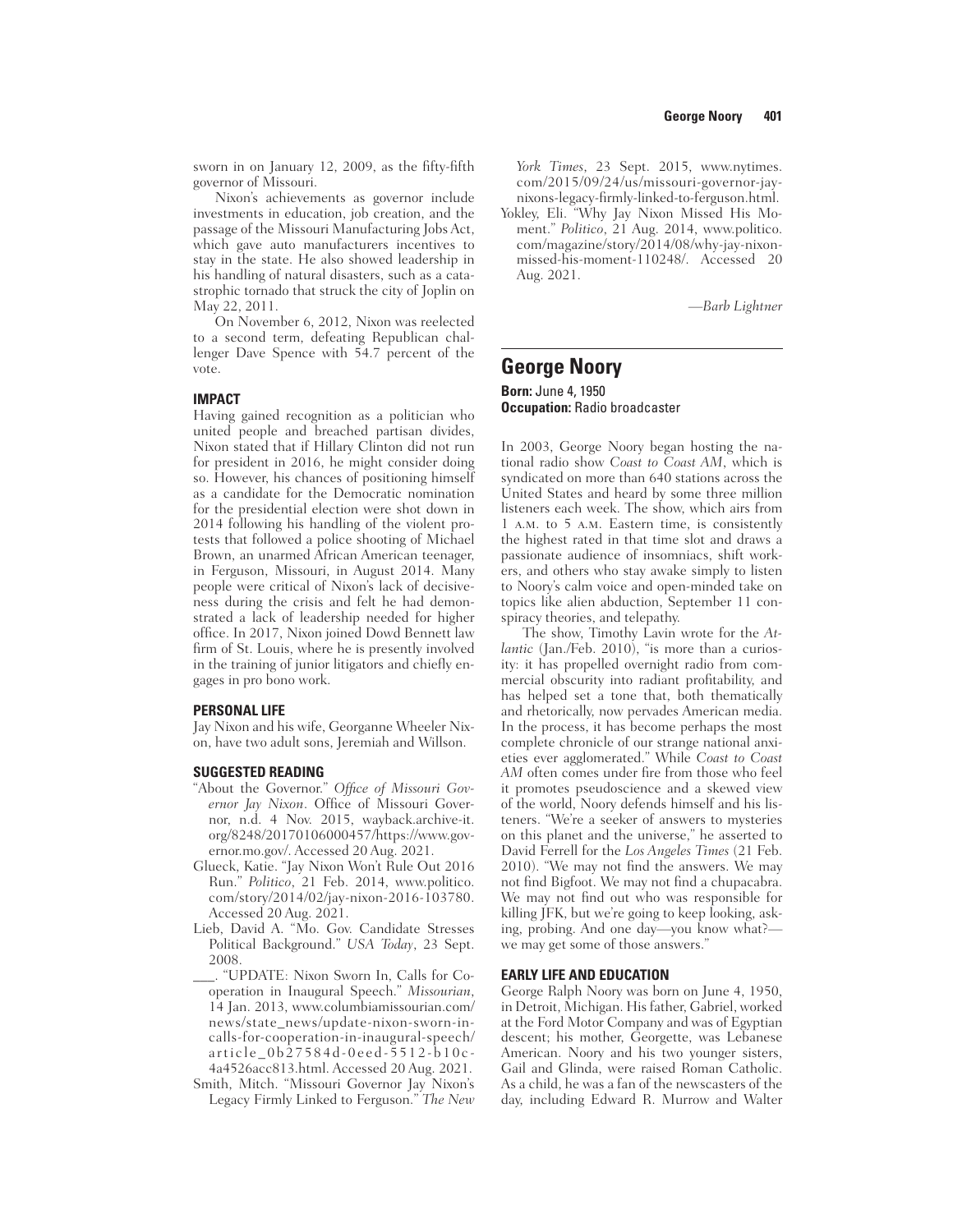# **Jean-Paul Belmondo**

**Born:** April 9, 1933, Neuilly-sur-Seine, France **Died:** September 6, 2021, Paris, France **Occupation:** French actor

Often compared to such iconoclastic American actors as James Dean and Humphrey Bogart, Jean-Paul Belmondo burst onto the scene with his portrayal of the antihero of the key French New Wave film *Breathless* (released in the United States in 1961).

Jean-Paul Charles Belmondo was born on April 9, 1933, in Neuilly-sur-Seine, a middleclass suburb of Paris, France. He is the son and namesake of a sculptor who moved the family to the Left Bank of Paris when Jean-Paul was an infant. His mother, Sarah (Rainaud-Richard), was an artist. An indifferent student, Belmondo failed in one school after another, and quit altogether in early adolescence. At 16 he began his much publicized, but short-lived venture into the boxing ring. (Publicity reports to the contrary, his craggy nose was not broken in the ring, but in a school brawl.)

Belmondo stopped boxing after 23 amateur bouts partly because he feared that an injury or disfigurement might impede his newfound ambition: to become an actor. In 1956, he graduated from the Conservatoire National Supérieur d'Art Dramatique, and his first real break came with the role of László Kovács, a freewheeling Hungarian attached to a French family, and in particular to its daughter, in Claude Chabrol's *Les Tricheurs* (1958; *À Double Tour*, 1959). On the strength of that forceful portrayal, he was given his first starring role, in *A Bout de Souffle* (1960; *Breathless*, 1961), by auteur Jean-Luc Godard.

In *Breathless*, Belmondo portrayed an amoral small-time criminal named Michael who impulsively kills a policeman and tries to persuade his American love interest (Jean Seberg) to flee with him to Italy. Shot using a handheld camera and with a largely improvised script, the film was considered revolutionary in its verisimilitude and gritty appeal. Belmondo, forging a reputation as disaffected but charming, next starred in works by other New Wave directors, including playing a steelworker in Peter Brook's *Moderato Cantabile* (1960), a young cleric in Jean-Pierre Melville's *Léon Morin, Priest* (1961), and a Communist intellectual in Vittorio De Sica's *Two Women* (1960).

Wary of being stereotyped as an antihero, in 1964 he starred in the mainstream spy thriller *That Man from Rio*, performing his own stunts and disappointing fans of his more intellectually challenging work. That film marked a new phase of his career, and over the next several decades Belmondo gained a reputation for making crowd-pleasing comedies, war movies, action pictures, and thrillers. In 1989, he garnered a best-actor César Award (the French equivalent of the Oscar), for playing a wealthy industrialist who fakes his own death in the comedy-adventure *Itinéraire d'un enfant gâté* (*Itinerary of a Spoiled Child*).

Belmondo suffered a stroke in 2001 that severely limited his ability to work. His final role came in 2009, with *Un homme et son chien* (*A Man and His Dog*), about an elderly man who finds himself homeless. He died on September 6, 2021, at his home in Paris. He was survived by his daughter, Florence, and son, Paul, the offspring of a youthful marriage to ballerina Elodie Constantin. He is also survived by a daughter, Stella, from his second marriage to the actress Nathalie Tardivel.

See *Current Biography 1965*

# **Abdelaziz Boutefl ika**

**Born:** March 2, 1937, Oujda, Morocco **Died:** September 17, 2021, Zeralda, Algeria **Occupation:** Former Algerian president

By the time Abdelaziz Bouteflika was ousted in 2019, he had served for two decades as Algeria's president, longer than any of his predecessors.

Information about Abdelaziz Bouteflika's early life is scant and often contradictory. According to some reputable sources, he was born on March 2, 1937, in Tlemcen, Oran district, Algeria, but others place his birth across the Moroccan border, in Oujda, then a French protectorate. At about age 20 he abandoned his formal education to enlist in Algeria's fight for independence from France.

Bouteflika became a personal assistant to the guerilla leader Houari Boumédiène, and after Algeria won its independence in 1962, he was named minister of youth and sports by Ahmed Ben Bella, Algeria's first elected president. The following year he was appointed foreign minister. In 1965, Bouteflika participated in the Boumédiène-led bloodless coup that resulted in Ben Bella's ouster.

Under Boumédiène, Bouteflika remained foreign minister, helping shepherd Algeria as a founding member of the African Union. Although he seemed a likely successor to Boumédiène, his prospects dimmed in 1981, when he was accused of misappropriating millions of dollars and forced into exile. Upon his return in 1987, he remained in the background as the Algerian military battled with insurgents from the Islamic Salvation Front.